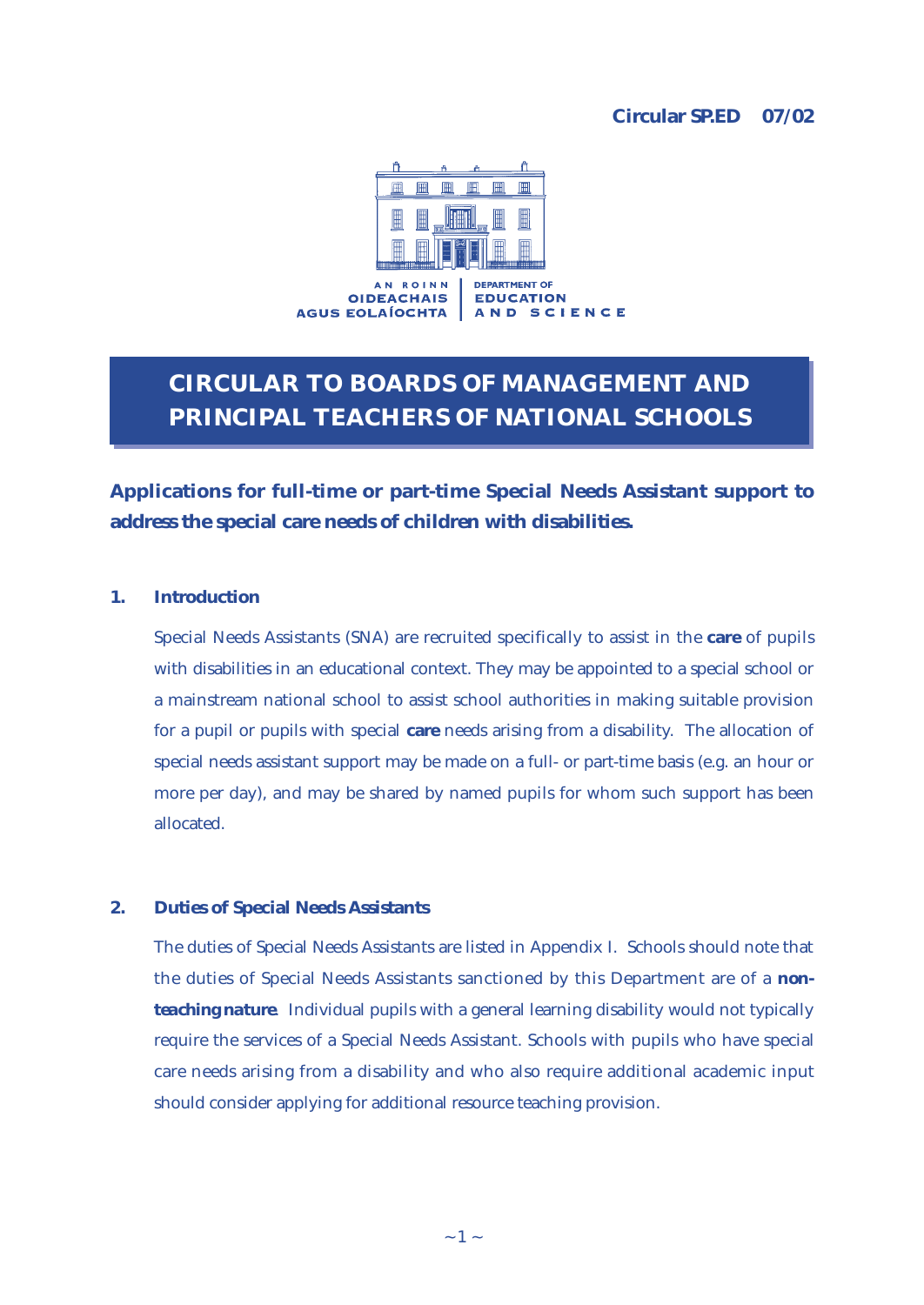**3.** Applications for a Special Needs Assistant should be considered where, for example, a pupil has a **significant** medical need for such assistance, a **significant** impairment of physical or sensory function or where their behaviour is such that they are a danger to themselves or to other pupils. Pupils' needs could range from needing an assistant for a short period each week, for example to help feed or change the pupil(s) or bring them to the toilet, to requiring a full-time assistant.

#### **4. How do schools apply for a Special Needs Assistant post?**

School authorities may apply for the services of a special needs assistant to assist in catering for a pupil or pupils with special **care** needs arising from a disability. Such an application must be based on:

- (a) a recommendation from the professional who assessed the child and who diagnosed the child's special **care** needs;
- (b) evidence that describes the child's special **care** need, the reasons why the support of a special needs assistant is necessary and the benefits (s)he would derive from such **care** support in a school setting;
- (c) the signed certification of the professional who diagnosed the child's special **care** need.

The existence of a disability or syndrome does not necessarily mean that the pupil has a special **care** need.

It must be remembered when considering making an application for the support of a special needs assistant that a balance must be struck between allocating necessary care support and the right of the child to acquire personal independence skills. For this reason, the professional who assessed the child is in the best position to advise on the amount of support (full-time or a specific number of part-time hours).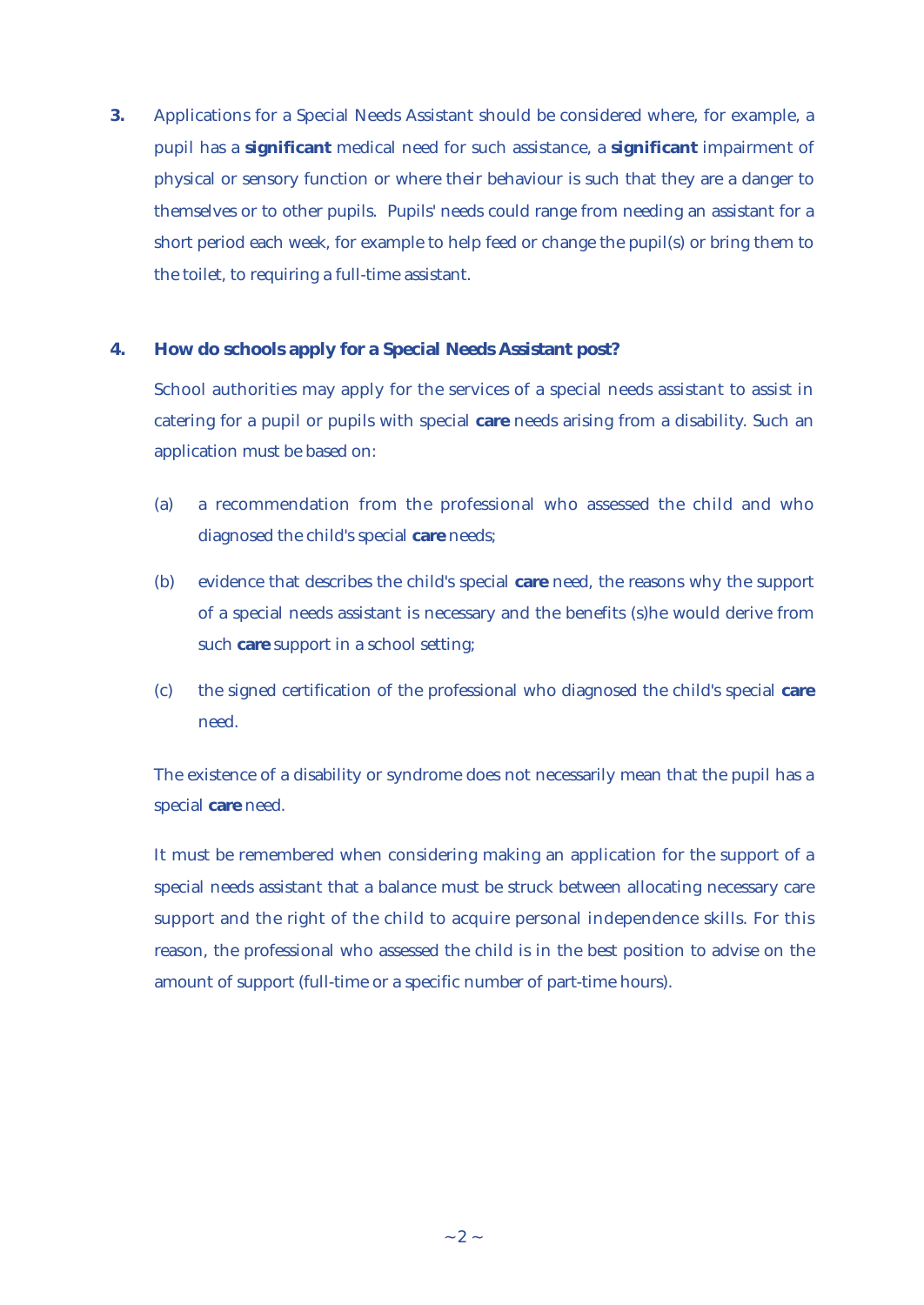- **5.** In some cases, schools now seeking Special Needs Assistant Support may already be in receipt of some part-time allocations of such support. In these situations, the Department will sanction a full-time post to replace the part-time hour allocations, where the total hours involved including those now being sought, warrant a full-time post.
- **6.** Completed application forms SER 1 and SER 2 (copies enclosed) should be forwarded directly to:

**Special Education Section 1, Department of Education and Science, Cornamaddy, Athlone.** 

**7.** Enquiries relating to this Circular should be made to:

**Special Education Section 1, Telephone: 0902 - 74621 or (01) 8734700 Fax: 0902 - 76939**

**L. Kilroy, Principal Officer February, 2002.**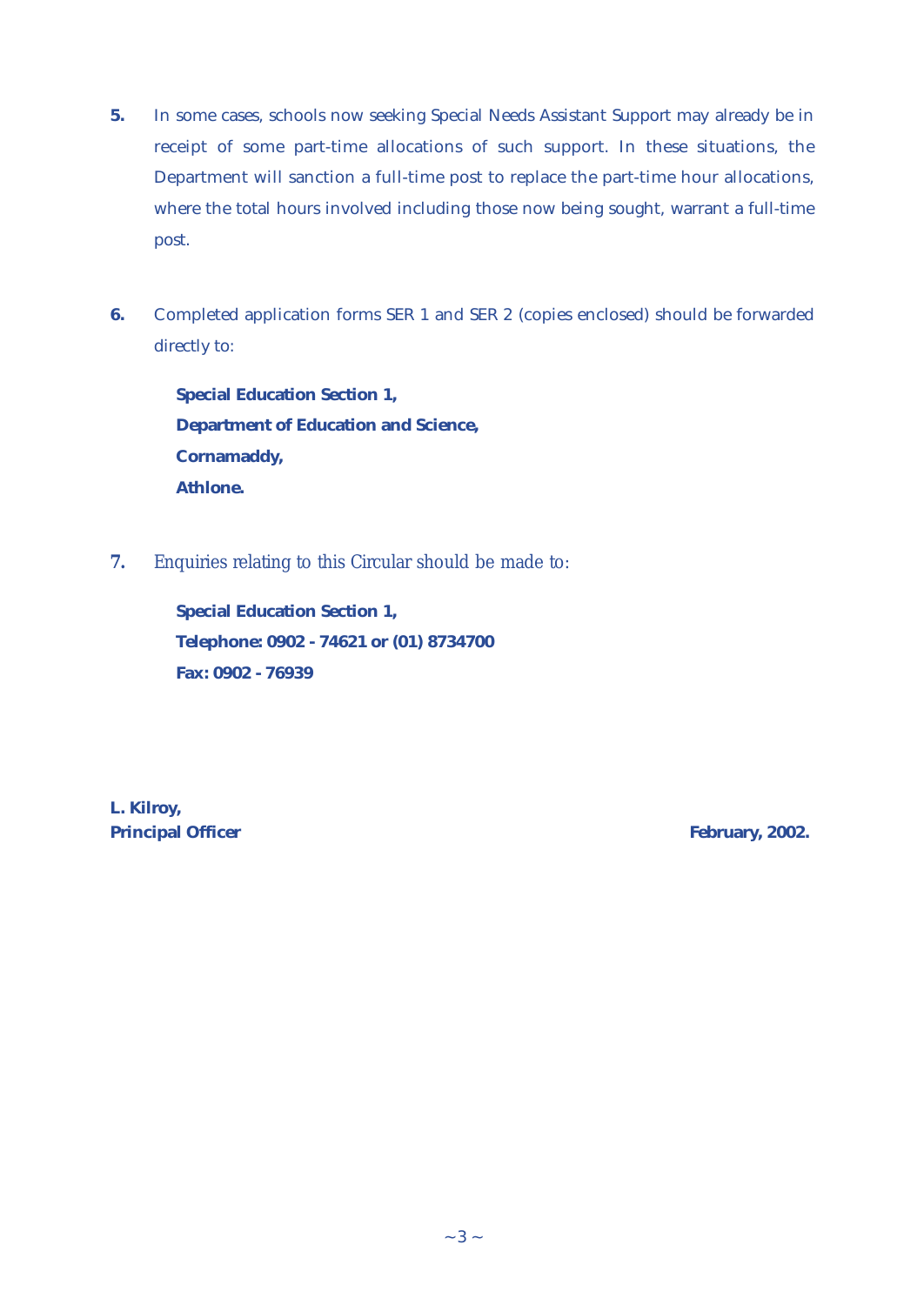## **APPENDIX 1**

### **Role of the Special Needs Assistant**

Their duties are assigned by the Principal Teacher in accordance with Circular 10/76: "Duties and responsibilities of Principal Teachers" and sanctioned by the Board of Management. Their work should be supervised either by the Principal or by a class teacher. Those duties involve tasks of a *non-teaching nature* such as:

- 1. Preparation and tidying up of classroom(s) in which the pupil(s) with special needs is/are being taught.
- 2. Assisting children to board and alight from school buses. Where necessary travel as escort on school buses may be required.
- 3. Special assistance as necessary for pupils with particular difficulties e.g. helping physically disabled pupils with typing or writing.
- 4. Assistance with clothing, feeding, toileting and general hygiene.
- 5. Assisting on out-of-school visits, walks and similar activities.
- 6. Assisting the teachers in the supervision of pupils with special needs during assembly, recreational and dispersal periods.
- 7. Accompanying individuals or small groups who may have to be withdrawn temporarily from the classroom.
- 8. General assistance to the class teachers, under the direction of the Principal, with *duties of a non-teaching nature. (Special Needs Assistants may not act either as substitute or temporary teachers. In no circumstances may they be left in sole charge of a class).*
- 9. Where a Special Needs Assistant has been appointed to assist a school in catering for a specific pupil, duties should be modified to support the particular needs of the pupil concerned.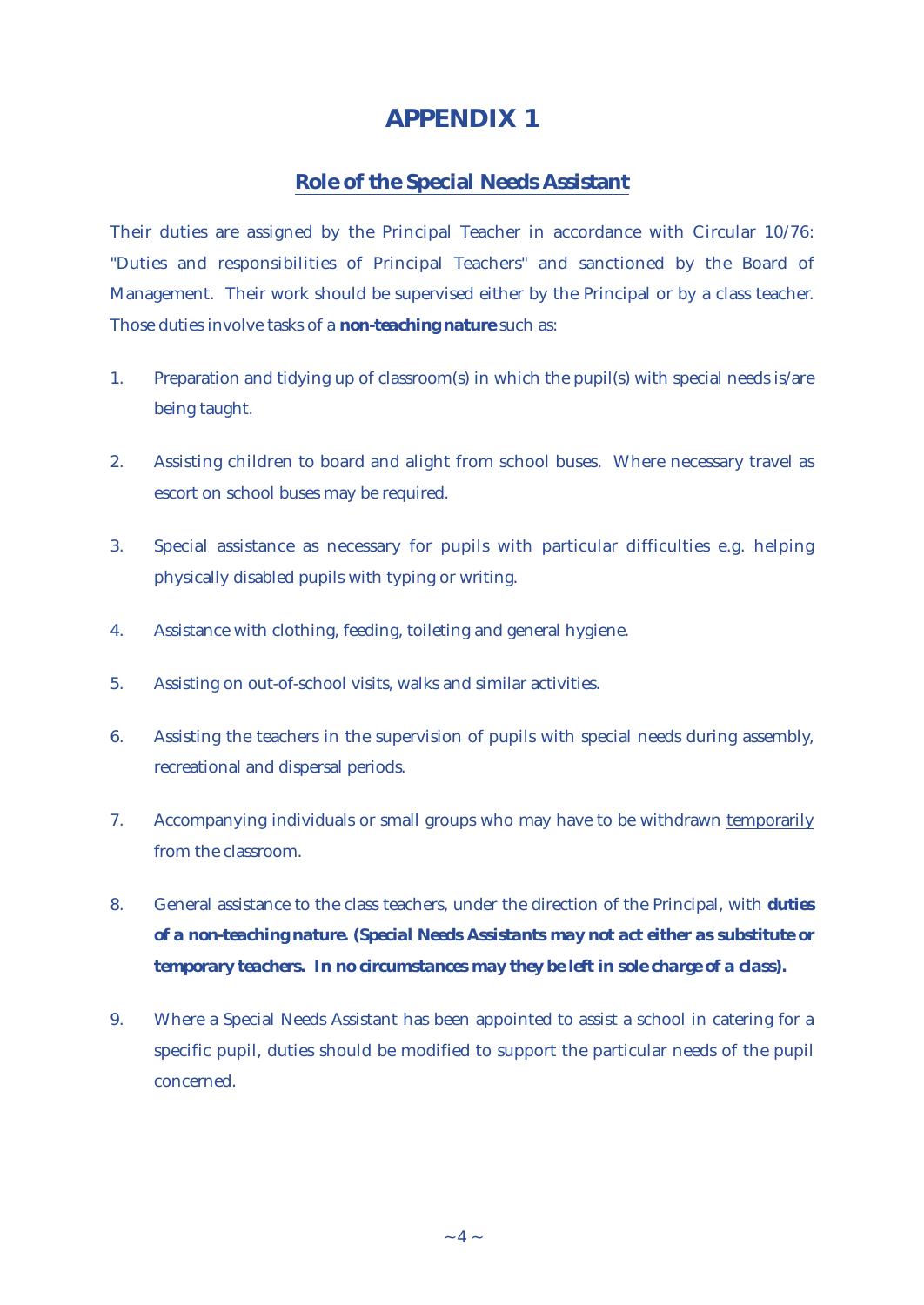#### **Imlitir Oid. Speis. 07/02**



# **IMLITIR DO BHOIRD BHAINISTÍOCHTA AGUS DO PHRÍOMHOIDÍ SCOILEANNA NÁISIÚNTA**

**Iarratais ar Chuntóir Riachtanas Speisialta chun tacaíocht a thabhairt ar bhonn páirtaimseartha nó lánaimseartha agus chun cuidiú leis na riachtanais speisialta cúraim a bhaineann le leanaí ar mhíchumas**

#### **1. Réamhrá**

Is chuige go speisialta a earcaítear Cúntóirí Riachtanas Speisialta (CRS) chun cúnamh a thabhairt do dhaltaí ar mhíchumais i gcomhthéacs oideachais. Féadtar iad a cheapadh chuig scoil speisialta nó chuig gnáthscoil náisiúnta mar chúnamh d'údaráis scoileanna chun soláthar oiriúnach a dhéanamh do dhalta nó do dhaltaí a bhfuil riachtanais **chúraim** faoi leith orthu de dheasca míchumais. Féadtar an an liúntas de chúntóir riachtanas speisialta tacaíochta a chur ar fáil ar bhonn lánaimseartha nó páirtaimseartha (sé sin, uair a'chloig nó níos mó sa lá) agus féadtar é a roinnt ar dhaltaí ainmnithe ar a bhfuil a leithéid de thacaíocht dáilte orthu.

#### **2. Dualgais Chúntóirí Riachtanas Speisialta**

Gheofar dualgais Chúntóirí Riachtanas Speisialta liostaithe in Aguisín I. Iarrtar ar scoileanna a thabhairt faoi deara gur dualgais **neamh-mhúinteoireachta** atá ar Chúntóirí Riachtanas Speisialta a cheadaíonn an Roinn. Ní bheadh gá ag daltaí ar leith, a bhfuil éagumais ghinearálta foghlama orthu, le seirbhísí Chúntoirí Riachtanas Speisialta de ghnáth. Scoileanna ina bhfuil daltaí a bhfuil riachtanais shainchúraim acu ag éirí as éagumas agus a bhfuil ionchur acadúil sa bhreis uathu, ba cheart dóibh smaoineamh ar iarratas a dhéanamh le haghaidh breis tacaíochta teagaisc.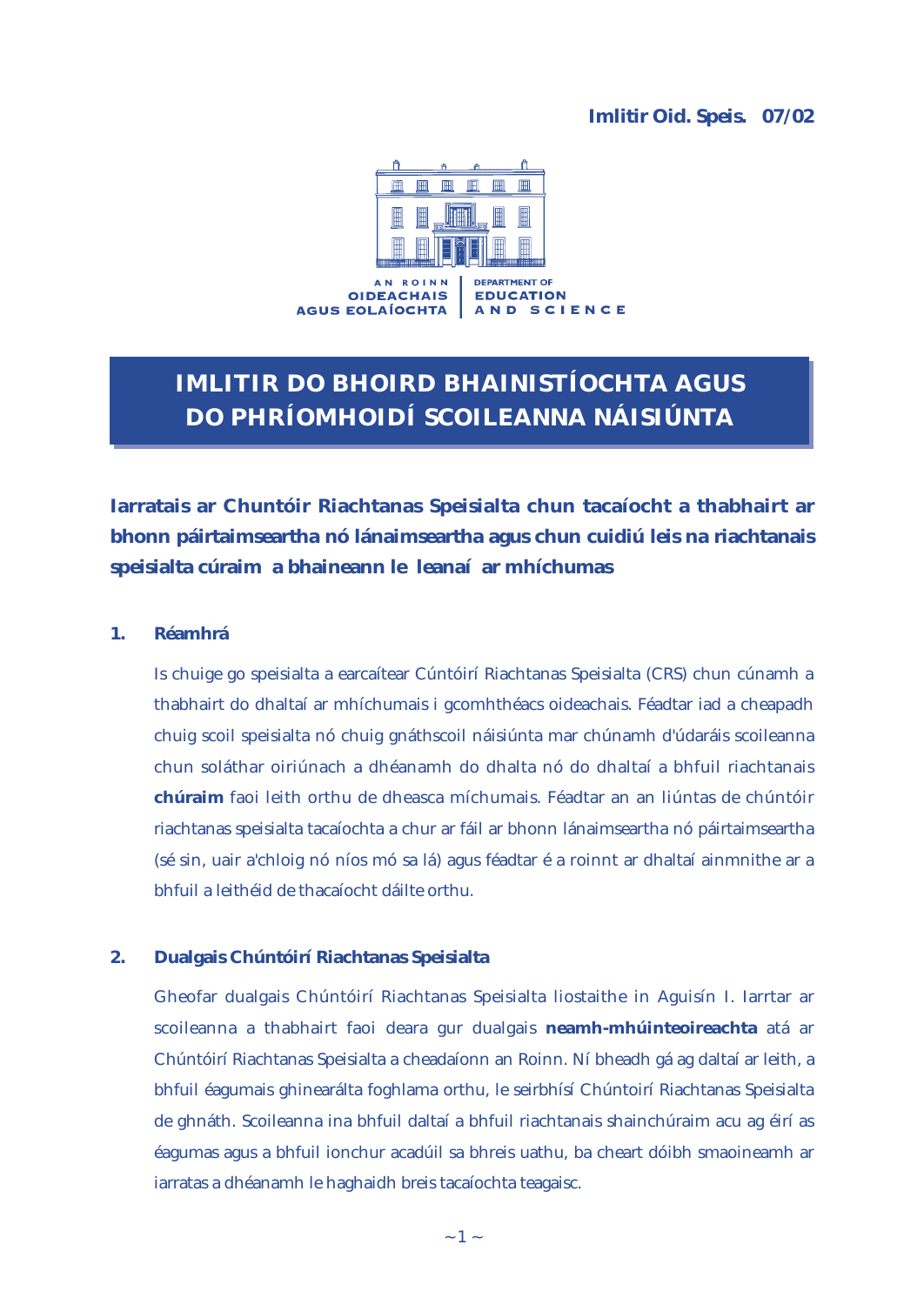**3.** Ba chóir iarratais ar Chúntóir Riachtanas Speisialta a mheá áit a bhfuil, mar shampla, dalta a bhfuil cabhair uaithi/uaidh de thoradh riachtanas **suntasach** leighis, lagú **suntasach** ar fheidhmiú coirp nó céadfach nó mar a bhfuil iompar na leanaí de shaghas gur baol dóibh féin agus do dhaltaí eile iad. Daltaí áirithe, ní bheadh uathu ach cabhair chúntóra ar feadh gearrthréimhse gach seachtain, mar shampla chun na daltaí a chothú nó a gcuid éadaigh a mhalartu nó iad a thabhairt chuig an leithreas; daltaí eile, bheadh cúntóir lánaimseartha uathu.

## **4. Conas a chuirfidh scoileanna iarratas isteach ar phost mar Chúntóir Riachtanas Speisialta?**

Féadtar le húdaráis scoileanna iarratas a dhéanamh ar sheirbhísí Chúntóir Riachtanas Speisialta chun cabhrú le dalta nó le daltaí a bhfuil riachtanais **chúraim** ar leith uatha ag éirí as míchumas. Ba chóir a leithéid d'iarratas a bheith bunaithe ar:

- (a) moladh ón duine proifisiúnta a rinne an leanbh a mheas agus a rinne riachtanais speisialta **cúraim** an linbh a fháthmheas
- (b) fianaise a thugann sonraí ar riachtanas speisialta **cúraim** an linbh, na fáthanna gur gá an tacaíocht a ghabhann le cúntóir speisialta cúraim agus na buntáistí a gheobhaidh an dalta de bharr na tacaíochta **cúraim** sa rang scoile
- (c) teastas an duine proifisiúnta a rinne an fáthmheas maidir le riachtanas speisialta **cúraim** an linbh agus é sínithe aige.

Ní ionann, amach is amach, míchumas nó siondróm a bheith ann agus an gá le riachtanas speisialta **cúraim** ón leanbh.

Ní mór a chur san áireamh agus iarratas dá chur isteach ar chúntóir riachtanas speisialta mar thaca gur gá cothromaíocht a bhunú idir tacaíocht chúraim riachtanach a dháileadh agus cearta an linbh scileanna neamhspleácha pearsanta a ghnóthú dó/di féinigh. Sin é an fáth gurb é an duine proifisiúnta a rinne an leanbh a mheas an duine is fearr chun an méid tacaíochta (lánaimseartha nó an líon d'uaireanta a'chloig páirtaimseartha) a chomhairliú.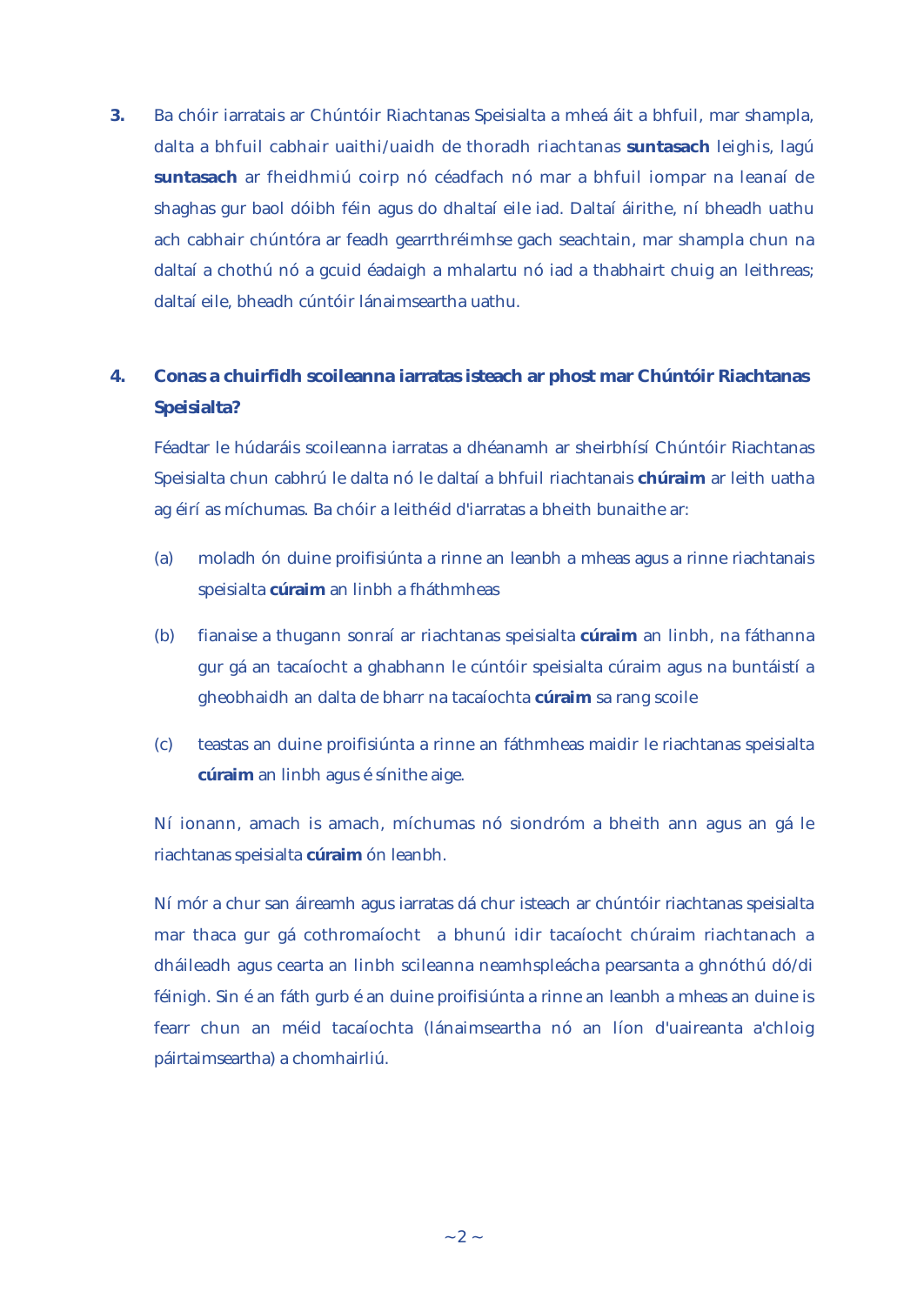- **5.** I gcásanna ar leith, is féidir go mbeadh liúntas tacaíochta páirtaimseartha ar fáil cheana féin ag scoileanna ar leith a bheadh ag iarraidh a leithéid de Chúntóir Riachtanas Speisialta mar thaca. In a leithéid de chás, ceadóidh an Roinn post lánaimseartha in ionad na liúntas uaire páirtaimseartha, áit a rinneann na huaireanta a'chloig a bheidh i gceist, na cinn atá á iarraidh faoi láthair san áireamh, post lánaimseartha a bharántú.
- **6.** Ba chóir foirmeacha iarratais comhlánaithe SER 1 agus SER 2 (cóipeanna faoi iamh) a sheoladh go díreach chuig

**An Ránnóg Oideachais Speisialta 1 An Roinn Oideachais agus Eolaíochta Cor na Madadh Baile Átha Luain.**

**7.** Ba chóir fiosrúcháin faoin Imlitir seo a dhéanamh le:

**An Ránnóg Oideachais Speisialta 1 Teileafón: 0902 - 74621 nó (01) 8734700 Faics: 0902 - 76939** 

**L. Kilroy Príomhoifigeach Feabhra 2002**